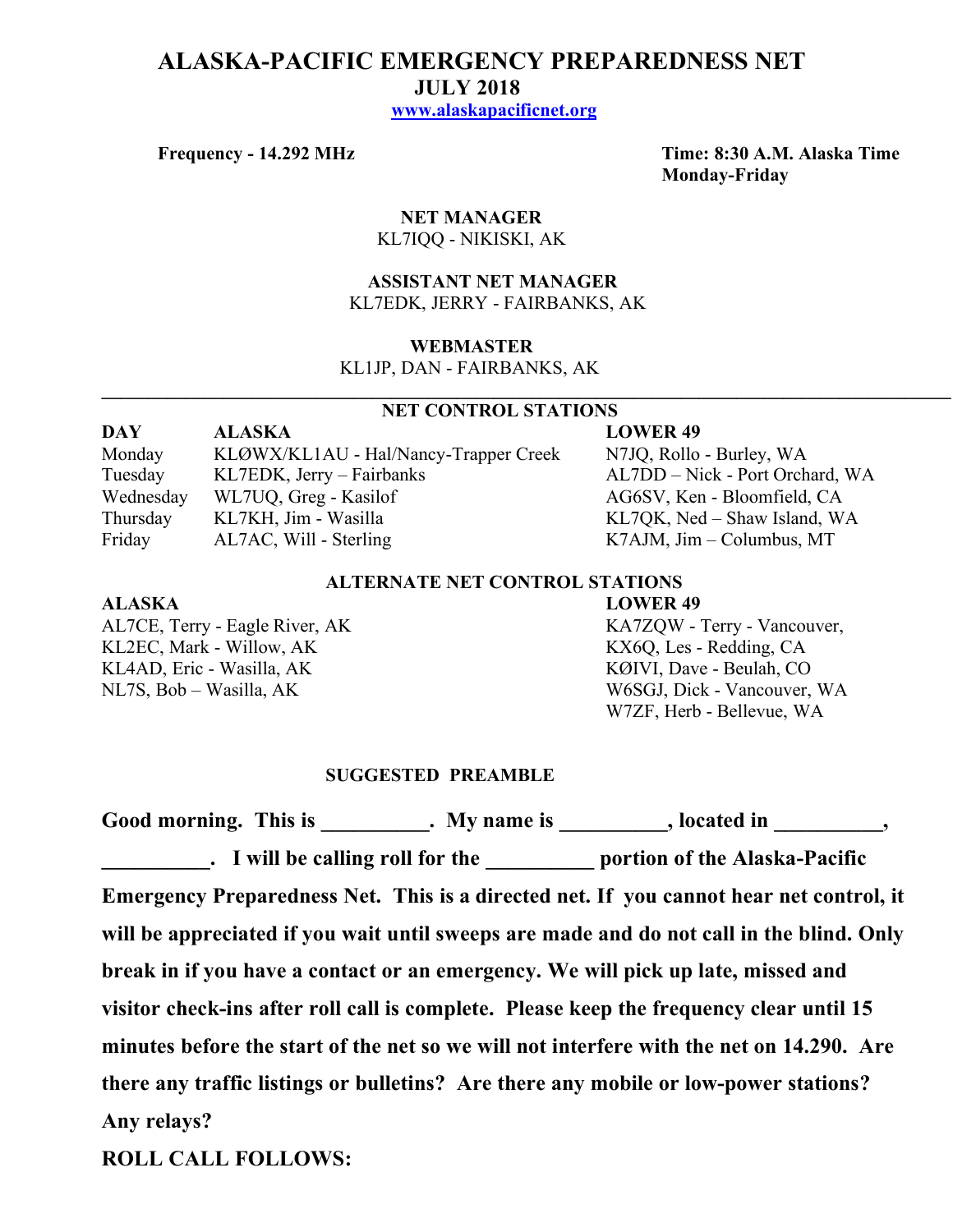|              | <b>LOWER 49 - JULY 2018</b> |                     | <b>DATE</b> | <b>DATE</b> | <b>DATE</b> | <b>DATE</b> | <b>DATE</b> | <b>DATE</b> |
|--------------|-----------------------------|---------------------|-------------|-------------|-------------|-------------|-------------|-------------|
| <b>KØSEX</b> | Mel                         | Albuquerque, NM     |             |             |             |             |             |             |
|              |                             |                     |             |             |             |             |             |             |
| KJ6LJK       | Richard                     | Angels Camp, CA     |             |             |             |             |             |             |
| N6TEZ        | AI                          | Anza, CA            |             |             |             |             |             |             |
| KL7HM        | Hugh                        | Apache Junction, AZ |             |             |             |             |             |             |
| ${\rm N7GK}$ | Gary                        | Ashland, OR         |             |             |             |             |             |             |
| W7ZF         | Herb                        | Bellevue, WA        |             |             |             |             |             |             |
| <b>KØIVI</b> | Dave                        | Beulah, CO          |             |             |             |             |             |             |
| AG6SV        | Ken                         | Bloomfield, CA      |             |             |             |             |             |             |
| N7JQ         | Rollo                       | Burley, WA          |             |             |             |             |             |             |
| K7AJM        | Jim                         | Columbus, MT        |             |             |             |             |             |             |
| KF7SYS       | Michael                     | Colville, WA        |             |             |             |             |             |             |
| K7OOS        | Harold                      | Coos Bay, OR        |             |             |             |             |             |             |
| W7BBA        | Jim'                        | Cottage Grove, OR   |             |             |             |             |             |             |
| W7RMH        | Rick                        | Everett, WA         |             |             |             |             |             |             |
| W7ADB        | John                        | Federal Way, WA     |             |             |             |             |             |             |
| KA6WAG       | Robert                      | Florence, OR        |             |             |             |             |             |             |
| K7LWF        | Lyman                       | Gig Harbor, WA      |             |             |             |             |             |             |
| AB7LH        | Gene                        | Grape View, WA      |             |             |             |             |             |             |
| KH6RC        | Randy                       | Hawaii              |             |             |             |             |             |             |
| AL1R         | Jim                         | Indianola, WA       |             |             |             |             |             |             |
| W7ISP        | Mike                        | Ione, WA            |             |             |             |             |             |             |
| W7DRT        | Don                         | Longbranch, WA      |             |             |             |             |             |             |
| WA9STI       | Scott                       | Los Angeles, CA     |             |             |             |             |             |             |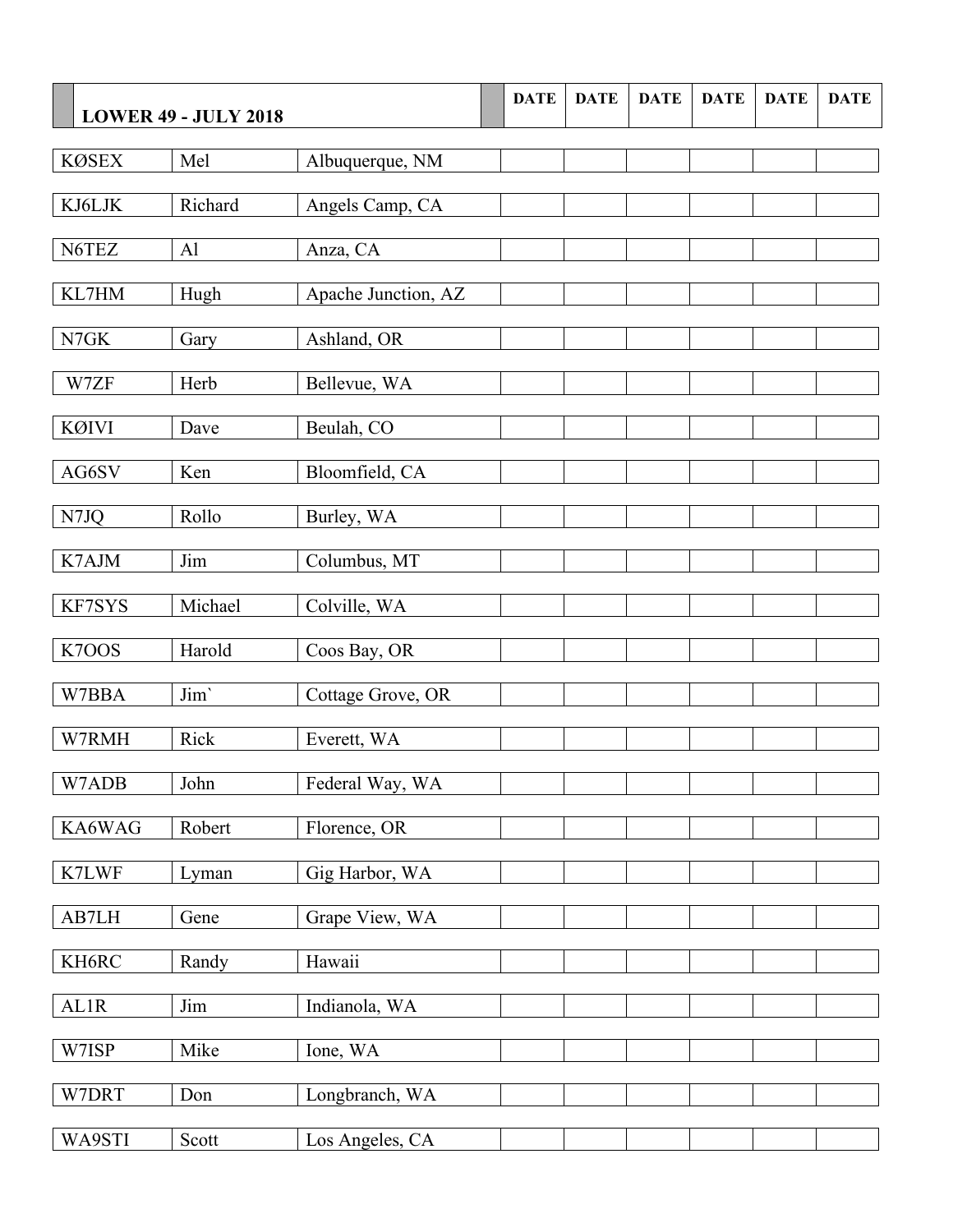| W7IFG                         | Scott        | Mt. Spokane, WA    |  |  |  |
|-------------------------------|--------------|--------------------|--|--|--|
| N6DOM                         | Carl         | Oceanside, CA      |  |  |  |
| AL7KV                         | Phil         | Olympia, WA        |  |  |  |
| VE7OFA                        | Robert       | 100 Mile House, BC |  |  |  |
| <b>KDØSQC</b>                 | Tony         | Parker, CO         |  |  |  |
|                               |              |                    |  |  |  |
| KF7RCO                        | Roeland      | Phoenix, AZ        |  |  |  |
| K6YBV                         | Bob          | Placerville, CA    |  |  |  |
| K6SWG                         | <b>Steve</b> | Pollock Pines, CA  |  |  |  |
| $\ensuremath{\mathrm{N7ILZ}}$ | Vern         | Portland, OR       |  |  |  |
| W7BKO                         | Bernie       | Portland, OR       |  |  |  |
| AL7DD                         | Nick         | Port Orchard, WA   |  |  |  |
|                               |              |                    |  |  |  |
| <b>KB7PYF</b>                 | Charlie      | Poulsbo, WA        |  |  |  |
| <b>NØRYK</b>                  | Jack         | Prineville, OR     |  |  |  |
| KX6Q                          | Les          | Redding, CA        |  |  |  |
| N7BRU                         | <b>Bru</b>   | Reno, NV           |  |  |  |
| VE7RQ                         | Tom          | Richmond, BC       |  |  |  |
| AL7Y                          | Scott        | Ruger Ranch, AZ    |  |  |  |
| K7JLT                         | John         | Salem, OR          |  |  |  |
|                               |              |                    |  |  |  |
| K7GU                          | Karl         | Santa, ID          |  |  |  |
| K7SK                          | <b>Steve</b> | Seattle, WA        |  |  |  |
| KI7SJC                        | Gil          | Seattle, WA        |  |  |  |
| KM6CPU                        | Gary         | Sebastopol, CA     |  |  |  |
| KL7QK                         | Ned          | Shaw Island, WA    |  |  |  |
| N6TCO                         | Joe          | Spokane, WA        |  |  |  |
| WJ7FN                         | Frank        | Star, ID           |  |  |  |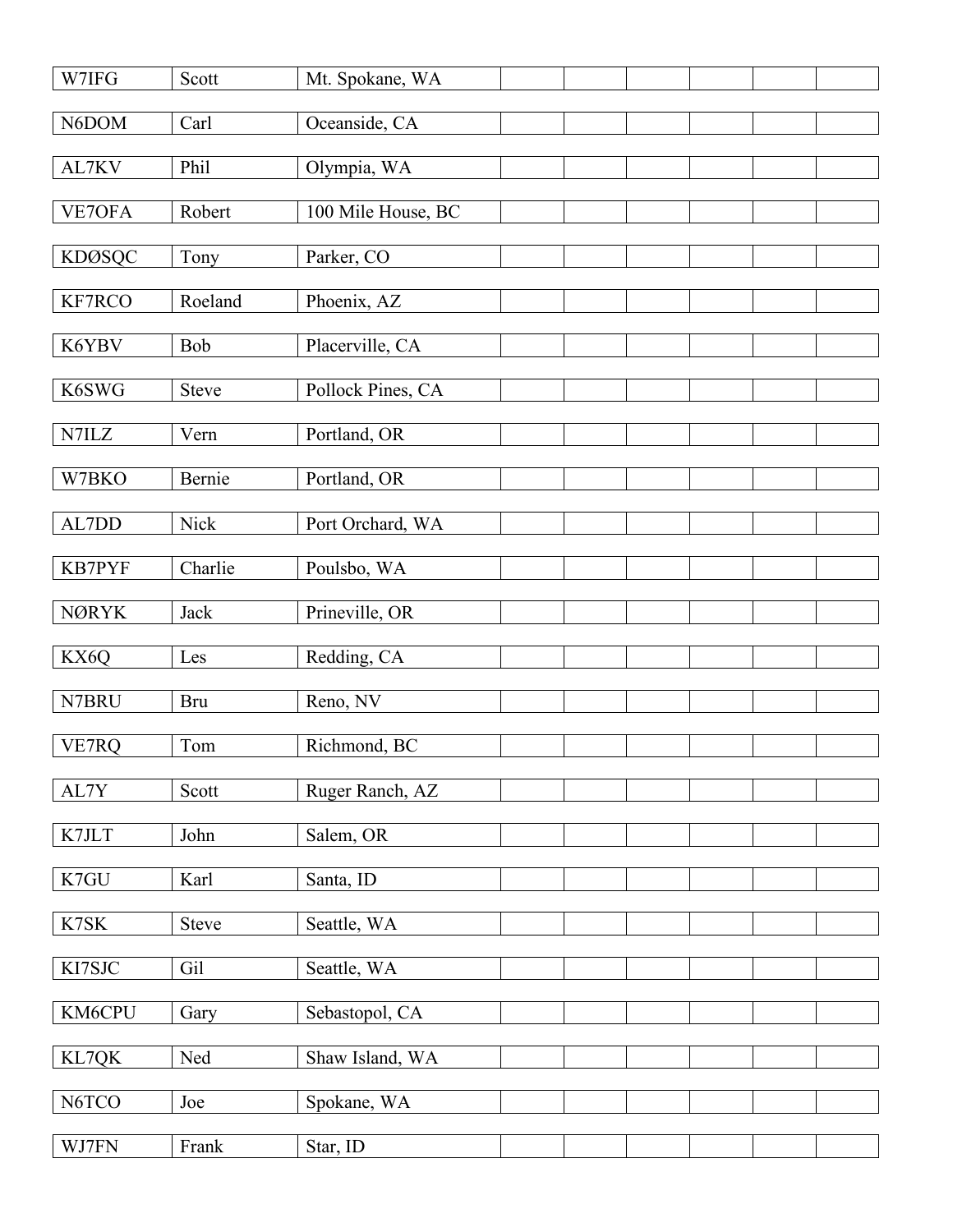| AK7YT        | Glenn                                       | Stockton, CA                |  |  |  |  |  |  |  |
|--------------|---------------------------------------------|-----------------------------|--|--|--|--|--|--|--|
|              |                                             |                             |  |  |  |  |  |  |  |
| WA6PWP       | <b>Bill</b>                                 | Stockton, CA                |  |  |  |  |  |  |  |
|              |                                             |                             |  |  |  |  |  |  |  |
| W7EGG        | <b>Bruce</b>                                | Sun City, AZ                |  |  |  |  |  |  |  |
|              |                                             |                             |  |  |  |  |  |  |  |
| KL7LL        | John                                        | Valley, WA                  |  |  |  |  |  |  |  |
|              |                                             |                             |  |  |  |  |  |  |  |
| KA7ZQW       | Terry                                       | Vancouver, WA               |  |  |  |  |  |  |  |
|              |                                             |                             |  |  |  |  |  |  |  |
| W6SGJ        | Dick                                        | Vancouver, WA               |  |  |  |  |  |  |  |
|              |                                             |                             |  |  |  |  |  |  |  |
| W9JDW        | Jim                                         | Washington, IN              |  |  |  |  |  |  |  |
|              |                                             |                             |  |  |  |  |  |  |  |
| W7UMX        | <b>MARS</b>                                 | Whidbey Island, WA          |  |  |  |  |  |  |  |
|              |                                             |                             |  |  |  |  |  |  |  |
| <b>AEØLE</b> | <b>JR</b>                                   | Wray, CO                    |  |  |  |  |  |  |  |
| AL7D         | Dave                                        | Yuma, AZ                    |  |  |  |  |  |  |  |
|              |                                             |                             |  |  |  |  |  |  |  |
|              |                                             | <b>SOUTH-49 TOTAL</b>       |  |  |  |  |  |  |  |
|              |                                             |                             |  |  |  |  |  |  |  |
|              | <b>TOTAL CHECK-INS (INCLUDING VISITORS)</b> |                             |  |  |  |  |  |  |  |
|              |                                             |                             |  |  |  |  |  |  |  |
|              |                                             | <b>TOTAL FORMAL TRAFFIC</b> |  |  |  |  |  |  |  |

| VISITORS - JULY 2018 - LOWER 49 |             | <b>DATE</b>     | DATE | <b>DATE</b> | <b>DATE</b> | <b>DATE</b> | <b>DATE</b> |  |
|---------------------------------|-------------|-----------------|------|-------------|-------------|-------------|-------------|--|
| <b>STATION</b>                  | <b>NAME</b> | <b>LOCATION</b> |      |             |             |             |             |  |
|                                 |             |                 |      |             |             |             |             |  |
|                                 |             |                 |      |             |             |             |             |  |
|                                 |             |                 |      |             |             |             |             |  |
|                                 |             |                 |      |             |             |             |             |  |
|                                 |             |                 |      |             |             |             |             |  |
|                                 |             |                 |      |             |             |             |             |  |
|                                 |             |                 |      |             |             |             |             |  |
|                                 |             |                 |      |             |             |             |             |  |
|                                 |             |                 |      |             |             |             |             |  |
|                                 |             |                 |      |             |             |             |             |  |
|                                 |             |                 |      |             |             |             |             |  |
|                                 |             |                 |      |             |             |             |             |  |
|                                 |             |                 |      |             |             |             |             |  |
|                                 |             |                 |      |             |             |             |             |  |
|                                 |             |                 |      |             |             |             |             |  |
|                                 |             |                 |      |             |             |             |             |  |
|                                 |             |                 |      |             |             |             |             |  |
|                                 |             |                 |      |             |             |             |             |  |
|                                 |             |                 |      |             |             |             |             |  |
|                                 |             |                 |      |             |             |             |             |  |
|                                 |             |                 |      |             |             |             |             |  |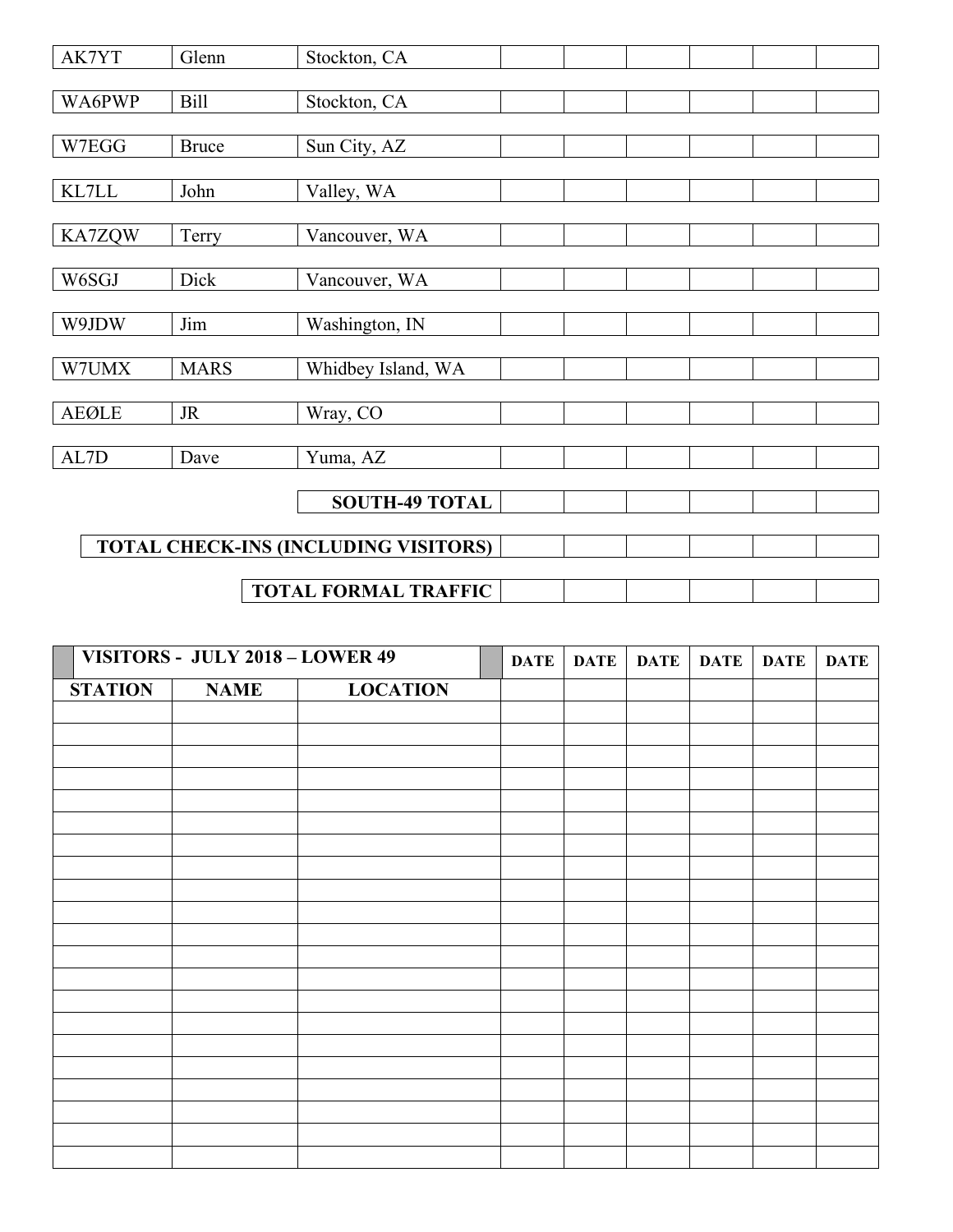|                | <b>ALASKA - JULY 2018</b> |                     | <b>DATE</b> | <b>DATE</b> | <b>DATE</b> | <b>DATE</b> | <b>DATE</b> | <b>DATE</b> |
|----------------|---------------------------|---------------------|-------------|-------------|-------------|-------------|-------------|-------------|
| <b>STATION</b> | <b>NAME</b>               | <b>LOCATION</b>     |             |             |             |             |             |             |
| KL2GW          | Charles                   | Anchorage, AK       |             |             |             |             |             |             |
|                |                           |                     |             |             |             |             |             |             |
| KL7EV          | Greg                      | Anchorage, AK       |             |             |             |             |             |             |
| KL7ICB         | John                      | Anchorage, AK       |             |             |             |             |             |             |
| KL7QZ          | John                      | Anchorage, AK       |             |             |             |             |             |             |
| KL7YK          | Ron                       | Anchorage, AK       |             |             |             |             |             |             |
| KL2EC          | Mark                      | Caswell Lakes, AK   |             |             |             |             |             |             |
| KL2GS          | Mac                       | Central, AK         |             |             |             |             |             |             |
| <b>ALØU</b>    | Art                       | Council, AK         |             |             |             |             |             |             |
| <b>KLØHI</b>   | Claudia                   | Council, AK         |             |             |             |             |             |             |
| AL7CE          | Terry                     | Eagle River, AK     |             |             |             |             |             |             |
| WL7AK          | Larry                     | Eagle River, AK     |             |             |             |             |             |             |
| <b>VE6NL</b>   | Neal                      | Empress, AB         |             |             |             |             |             |             |
| AL7AQ          | <b>Bruce</b>              | Excursion Inlet, AK |             |             |             |             |             |             |
| KL7WJ          | Debbie                    | Excursion Inlet, AK |             |             |             |             |             |             |
| KL3DO          | Eric                      | Fairbanks, AK       |             |             |             |             |             |             |
| KL7EBF         | Bob                       | Fairbanks, AK       |             |             |             |             |             |             |
| KL7EDK         | Jerry                     | Fairbanks, AK       |             |             |             |             |             |             |
| <b>KL7FQQ</b>  | Rose                      | Fairbanks, AK       |             |             |             |             |             |             |
| WL7GX          | Jerry                     | Fairbanks, AK       |             |             |             |             |             |             |
| KL2PM          | Rick                      | Glacier View, AK    |             |             |             |             |             |             |
| KL2UH          | Ernie                     | Gustavus, AK        |             |             |             |             |             |             |
| KL7YXF         | Lynn                      | Haines, AK          |             |             |             |             |             |             |
| $\mbox{AL7L}$  | Pat                       | Juneau, AK          |             |             |             |             |             |             |
| KL7JJB         | Delores                   | Juneau, AK          |             |             |             |             |             |             |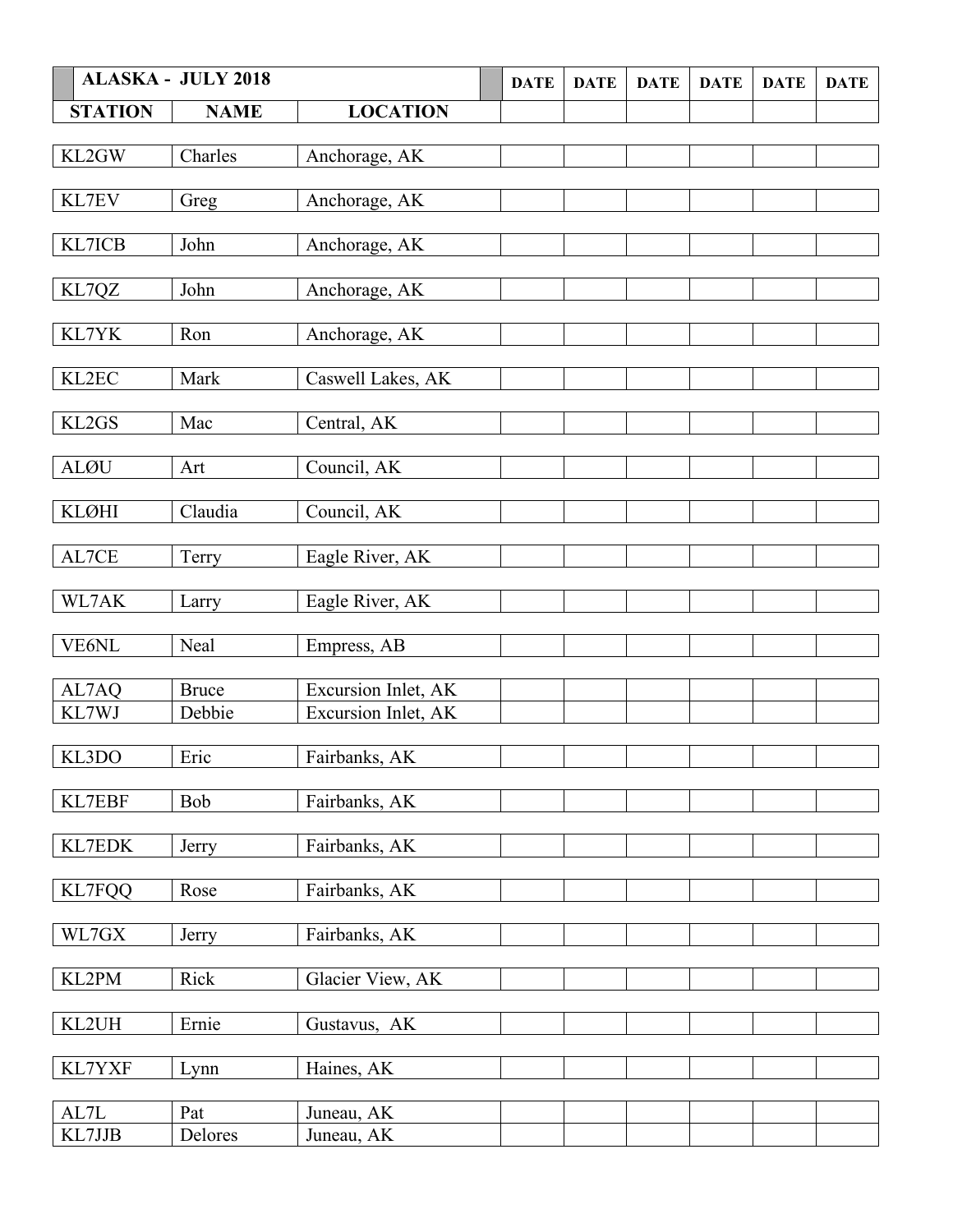| AL7V         | Sam           | Juneau, AK               |  |  |  |
|--------------|---------------|--------------------------|--|--|--|
| <b>KLØQZ</b> | Glenn         | Juneau, AK               |  |  |  |
|              |               |                          |  |  |  |
| KL7HFI       | Jerry         | Juneau, AK               |  |  |  |
|              |               |                          |  |  |  |
| KL7 IWC      | Larry         | Juneau, AK               |  |  |  |
| KL7IYD       | Jim           | Juneau, AK               |  |  |  |
|              |               |                          |  |  |  |
| NL3A         | <b>Bill</b>   | Juneau, AK               |  |  |  |
|              |               |                          |  |  |  |
| WL7BKA       | Dave          | Juneau, AK               |  |  |  |
| WL7UQ        | Greg          | Kasilof, AK              |  |  |  |
| WL7UR        | Karen         | Kasilof, AK              |  |  |  |
|              |               |                          |  |  |  |
| KL4CA        | Saunya        | Ketchikan, AK            |  |  |  |
| KL4CB        | Allen         | Ketchikan, AK            |  |  |  |
|              |               |                          |  |  |  |
| KL7GIH       | Chris         | Ketchikan, AK            |  |  |  |
| KL7NC        | Bob           | Ketchikan, AK            |  |  |  |
|              |               |                          |  |  |  |
| $\it NL7LL$  | Gary          | Ketchikan, AK            |  |  |  |
|              |               |                          |  |  |  |
| WL7AUV       | Leroy         | Ketchikan, AK            |  |  |  |
|              |               |                          |  |  |  |
| KL2LR        | John          | Kodiak, AK               |  |  |  |
| AL7LW        | Larry         | Nikiski, AK              |  |  |  |
| AL7LX        | <b>Brenda</b> | Nikiski, AK              |  |  |  |
|              |               |                          |  |  |  |
| KL7IQQ       | Larry         | Nikiski, AK              |  |  |  |
|              |               |                          |  |  |  |
| KL7JHR       | Dennis        | Ninilchik, AK            |  |  |  |
| KL7KL        | Martha        | Ninilchik, AK            |  |  |  |
| <b>NØSUB</b> | Don           | Montana Creek, AK        |  |  |  |
|              |               |                          |  |  |  |
| KL7JFT       | Don           | Palmer, AK               |  |  |  |
| KL2FA        | Carol         | Palmer, AK               |  |  |  |
|              |               |                          |  |  |  |
| N7FXX        | Claude        | Palmer, AK               |  |  |  |
| KE7FXM       | Jimmy         | Prince of Wales Isl., AK |  |  |  |
|              |               |                          |  |  |  |
| AL6G         | Mike          | Sitka, AK                |  |  |  |
|              |               |                          |  |  |  |
| KL7AN        | Van           | Soldotna, AK             |  |  |  |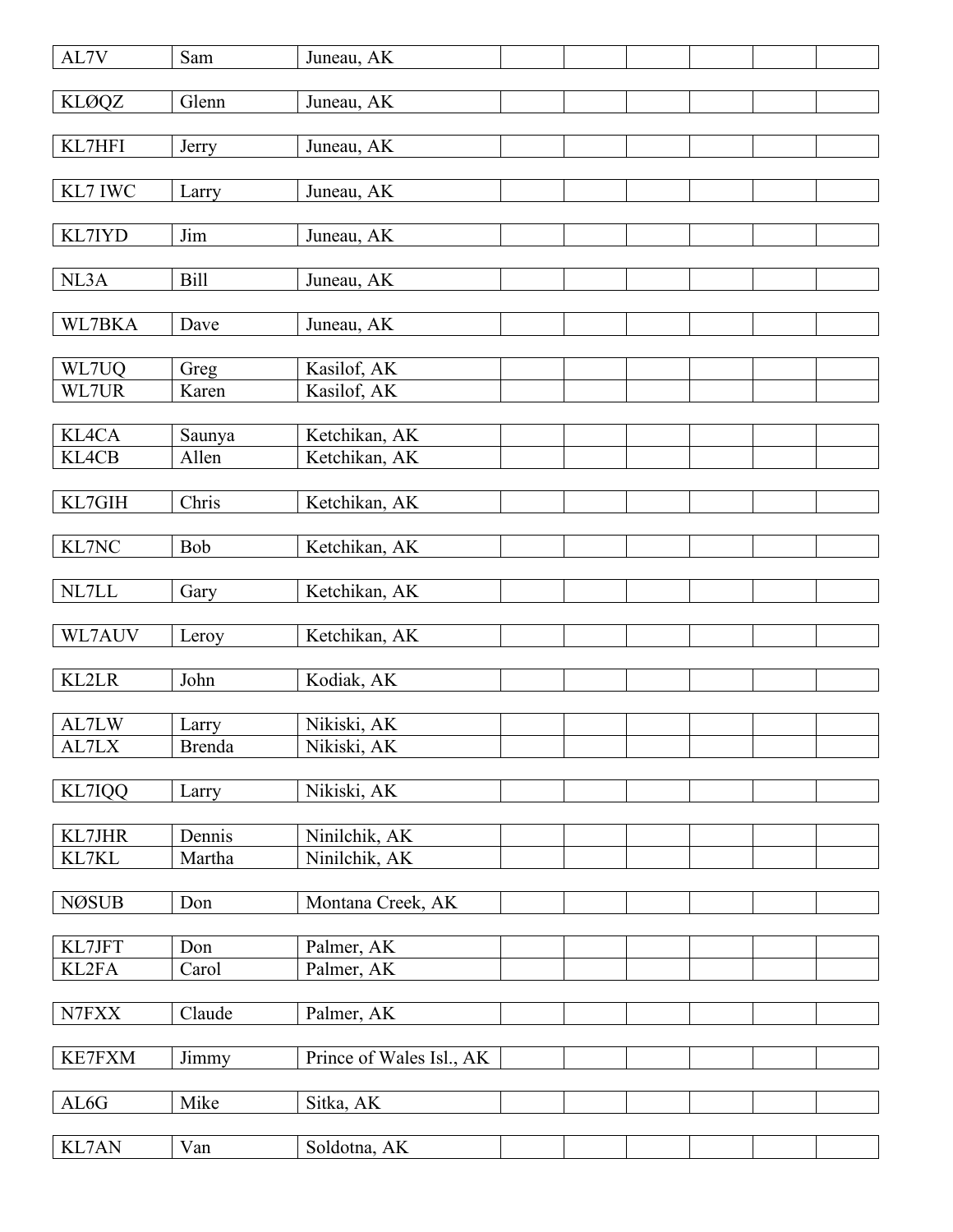| <b>WA1FVJ</b>                  | Ed                          | Soldotna, AK                                |  |  |  |  |  |  |  |
|--------------------------------|-----------------------------|---------------------------------------------|--|--|--|--|--|--|--|
| <b>WWØTT</b>                   | Don                         | Soldotna, AK                                |  |  |  |  |  |  |  |
|                                |                             |                                             |  |  |  |  |  |  |  |
| <b>KLØBK</b>                   | Tom                         | Sourdough, AK                               |  |  |  |  |  |  |  |
|                                |                             |                                             |  |  |  |  |  |  |  |
| AL7AC                          | Will                        | Sterling, AK                                |  |  |  |  |  |  |  |
| KL3CV                          | Tim                         | Sterling, AK                                |  |  |  |  |  |  |  |
|                                |                             |                                             |  |  |  |  |  |  |  |
| WL7UP                          | Ward                        | Sterling, AK                                |  |  |  |  |  |  |  |
|                                |                             |                                             |  |  |  |  |  |  |  |
| <b>KL1KG</b>                   | Dave                        | Tok, AK                                     |  |  |  |  |  |  |  |
| KL7ST                          | Stanton                     | Tok, AK                                     |  |  |  |  |  |  |  |
|                                |                             |                                             |  |  |  |  |  |  |  |
| <b>KLØWX</b>                   | Hal                         | Trapper Creek, AK                           |  |  |  |  |  |  |  |
| <b>KL1AU</b>                   | Nancy                       | Trapper Creek, AK                           |  |  |  |  |  |  |  |
| AL <sub>4</sub> O              | Larry                       | Valdez, AK                                  |  |  |  |  |  |  |  |
| KL3SG                          | Dee                         | Valdez, AK                                  |  |  |  |  |  |  |  |
|                                |                             |                                             |  |  |  |  |  |  |  |
| <b>KL1IO</b>                   | Jim                         | Valdez, AK                                  |  |  |  |  |  |  |  |
| <b>KL1VQ</b>                   | Bob                         | Wasilla, AK                                 |  |  |  |  |  |  |  |
| <b>KL2NK</b>                   | Tena                        | Wasilla, AK                                 |  |  |  |  |  |  |  |
|                                |                             |                                             |  |  |  |  |  |  |  |
| KL4AD                          | Eric                        | Wasilla, AK                                 |  |  |  |  |  |  |  |
|                                |                             |                                             |  |  |  |  |  |  |  |
| <b>KL7ILA</b><br><b>KL7IRE</b> | Mike<br>Zanna               | Wasilla, AK<br>Wasilla, AK                  |  |  |  |  |  |  |  |
|                                |                             |                                             |  |  |  |  |  |  |  |
| KL7KH                          | Jim                         | Wasilla, AK                                 |  |  |  |  |  |  |  |
|                                |                             |                                             |  |  |  |  |  |  |  |
| NL7S                           | Bob                         | Wasilla, AK                                 |  |  |  |  |  |  |  |
| WL7CPB                         | Nick                        | Wasilla, AK                                 |  |  |  |  |  |  |  |
|                                |                             |                                             |  |  |  |  |  |  |  |
| N7MVR                          | Paul                        | Willow, AK                                  |  |  |  |  |  |  |  |
|                                |                             |                                             |  |  |  |  |  |  |  |
| <b>KL7HRN</b>                  | Ed                          | Wolf Lake, AK                               |  |  |  |  |  |  |  |
| NL7QT                          | Don                         | Wrangell, AK                                |  |  |  |  |  |  |  |
| <b>KLØVW</b>                   | Bonnie                      | Wrangell, AK                                |  |  |  |  |  |  |  |
|                                |                             |                                             |  |  |  |  |  |  |  |
|                                |                             | <b>ALASKA TOTAL</b>                         |  |  |  |  |  |  |  |
|                                |                             | <b>TOTAL CHECK-INS (INCLUDING VISITORS)</b> |  |  |  |  |  |  |  |
|                                |                             |                                             |  |  |  |  |  |  |  |
|                                | <b>TOTAL FORMAL TRAFFIC</b> |                                             |  |  |  |  |  |  |  |